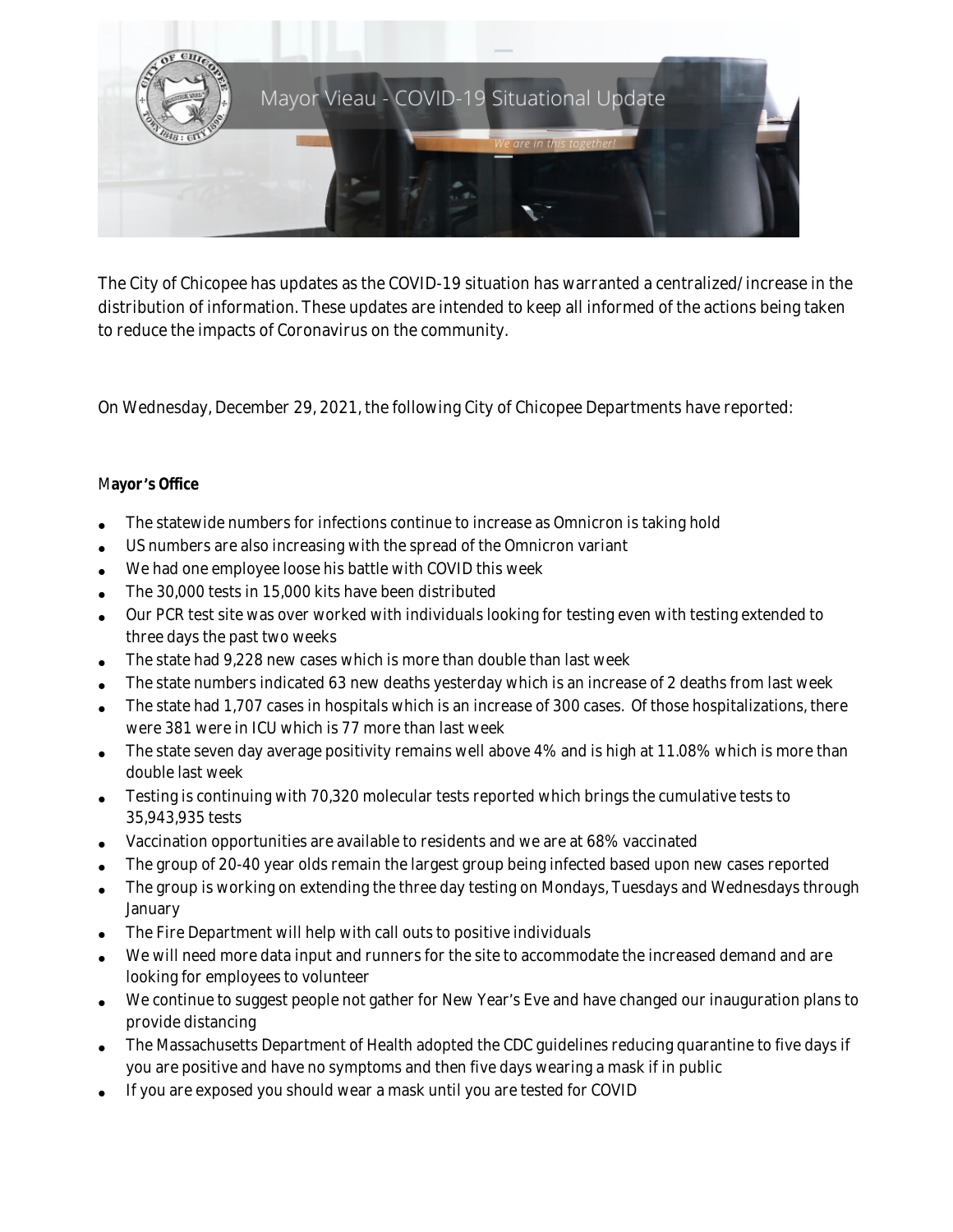- In looking at the data, listening to Health Experts and looking at the data and the experience from the UK and South Africa we anticipate:
	- $\Omega$  The CDC needs to change the required quarantine days to keep people working so we do not shut down our economy again and the Omnicron variant is different than Delta and other strains so the science makes sense to limit the number of days
	- $\circ$  Omnicron is extremely contagious and we will see a rapid increase in cases, more than the prior two winter waves
	- $\circ$  We must ensure we do not over extend our hospital resources, especially at the winter time when motor vehicle accidents and other illness are increasing
	- $\circ$  Vaccinations are necessary to decrease the severity of the COVID Omnicron infection
	- $\circ$  While Omnicron is less severe than Delta, it is still dangerous and vaccinations are important to preserve lives
	- $\circ$  Omnicron has overcome the Delta variant with over 86% of cases now due to the Omnicron variants
	- $\circ$  If we get through Valentine's Day then the infection rate should drop off based upon prior COVID waves and gatherings moving outdoors
	- o It is suggested that if there are no additional variants that differ widely from Omnicron, we will reach herd immunity based upon the overwhelming Omnicron infection rate. The risk of impairment or death is still a major concern to reaching herd immunity

## **Health**

- City Case Counts
	- $\circ$  There are 483 open cases which is up significantly
	- o There are 31 deaths
	- $\Omega$  141 N/A
	- o 6,963 recovered
	- $\circ$  A total of 7,618 cases to date
- We are averaging 40 to 50 cases a day
- We continue to encourage vaccines
- The Massachusetts Health Department has adopted the CDC guidelines and we encourage everyone to read them as they are specific based upon your situation
- The test site is doing an amazing job given the demands placed upon them
- The Health Department recommends extending the testing to three days based upon affordability by the city
- The self-test kits are out at the Health Department, Police Station, Library and Council on Aging. Only City Hall has a few test kits
- What the federal and state departments are implying is that we need to learn how to live with the COVID virus and protect ourselves. The CDC, vaccination availability, testing initiatives and prevalence of personal protection masks, hand sanitizer, and distancing is to have us learn to live our lives with the virus present

### **Police Department**

- We have one new positive case and are able to provide services at all levels
- We are working the test site with traffic, administration and call outs
- Applications for new LTC permits have been cancelled so people are not entering the station
- We have no test kits available

### **Fire Department**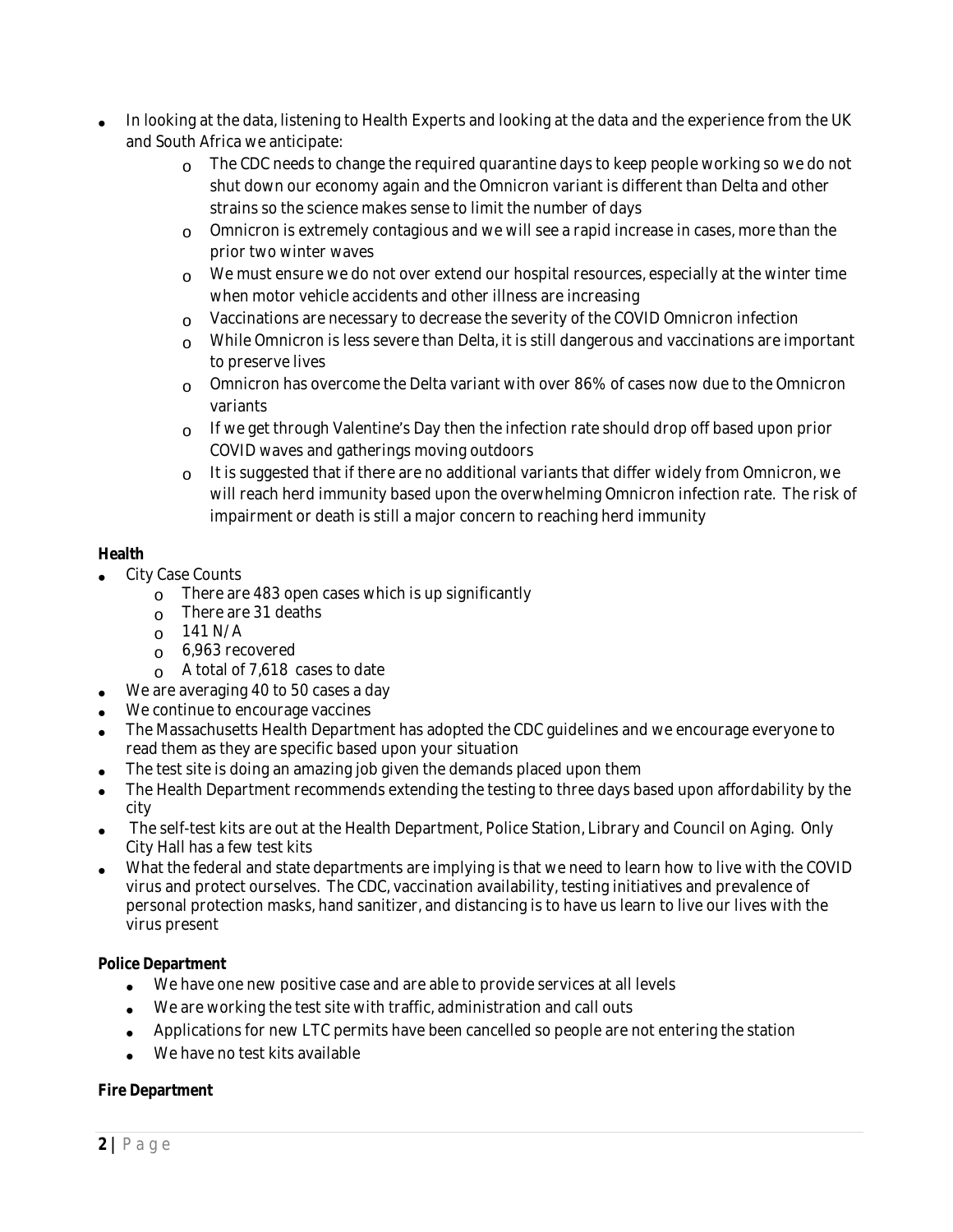- Status quo on services with six (6) firefighters testing positive and three (3) firefighters returned and one new firefighter out with COVID
- The Fire Department will have personnel to assist with testing at the Council on Aging site
- The Emergency Medical paid sick leave will continue until April 2022 but the individual will need a PCR test to document positive status
- The bottleneck at the test site is the data intake and processing the information to generate a label for the test. There is no room for additional data entry clerks and if we had more room we could process the line more efficiently

### **Emergency Management**

- Status quo on staffing
- They will assist with testing through January on Monday, Tuesdays, and Wednesdays

### **Safety**

- Status quo on staffing
- There were 269 tests administered on Monday and 85 tested positive for COVID
- For testing on Tuesday we had 237 tested and today as of 10:00 am we had 144 tested
- We will be well over 200 tested today
- Data input is a problem in processing tests quickly. The handwriting is often illegible and we do not have room currently to add more data clerks
- The data is a problem at night with visibility outdoors since the lighting is not designed for this activity
- We suggest moving to mornings only as individuals should be staying home and not working if they feel ill
- We suggest testing Monday, Tuesday, and Wednesday from 8:00 to noon through January, depending upon affordability
- There would be no testing on the 17<sup>th</sup> due to the holiday

### **DPW**

Status quo on staffing and services with no new cases

### **COA**

- Status Quo on staffing and services with one staff member out and one exposed to COVID
- They have distributed all our supply of self-tests
- They next vaccine clinic is on January  $6<sup>th</sup>$  ad we have slots open for appointments

### **Human Resources**

- Status Quo on services
- The importance of discussing mask wearing with employees needs to be reinforced
- We are working on best practices for managers regarding employees and COVID

### **Library**